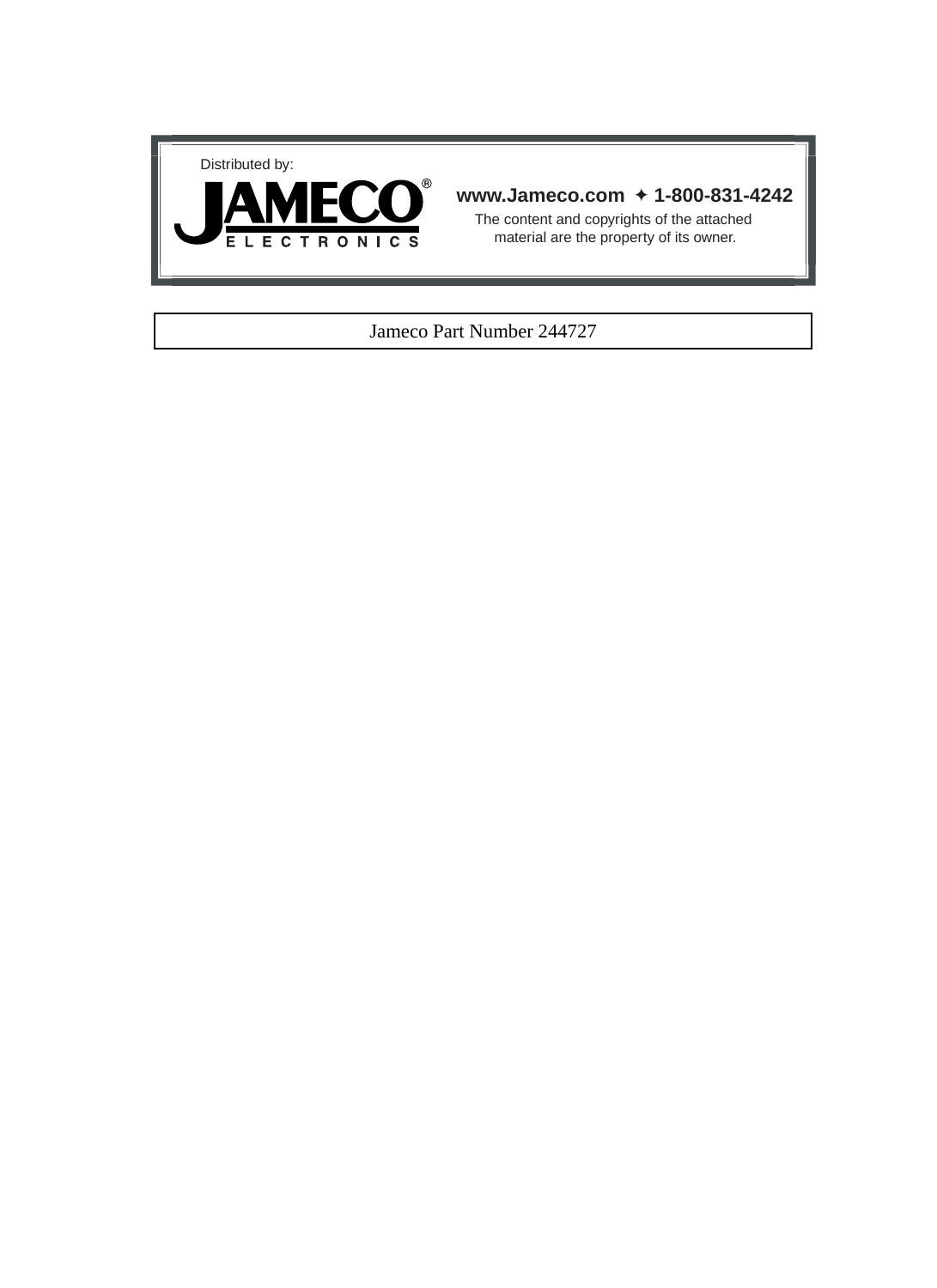

### 75W Single Output Switching Power Supply

# **LPS-75** series



Features :

- Universal AC input / Full range
- Protections: Short circuit / Overload / Over voltage
- Cooling by free air convection
- PWM control and regulated
- Small and compact size
- Built-in remote ON-OFF control
- LED indicator for power on
- 100% full load burn-in test
- 2 years warranty



#### **SPECIFICATION**

| יוטו השכו ווטבו וע<br><b>MODEL</b> |                                       | LPS-75-3.3                                                                                                                                                                                                                                                                                                                                                                                                                                                                                                                                                                                                                     | <b>LPS-75-5</b>                                              | LPS-75-12                                                                              | LPS-75-15                                                                                                            | LPS-75-24      | LPS-75-48      |  |
|------------------------------------|---------------------------------------|--------------------------------------------------------------------------------------------------------------------------------------------------------------------------------------------------------------------------------------------------------------------------------------------------------------------------------------------------------------------------------------------------------------------------------------------------------------------------------------------------------------------------------------------------------------------------------------------------------------------------------|--------------------------------------------------------------|----------------------------------------------------------------------------------------|----------------------------------------------------------------------------------------------------------------------|----------------|----------------|--|
|                                    | <b>DC VOLTAGE</b>                     | 3.3V                                                                                                                                                                                                                                                                                                                                                                                                                                                                                                                                                                                                                           | 5V                                                           | 12V                                                                                    | 15V                                                                                                                  | <b>24V</b>     | 48V            |  |
|                                    | <b>RATED CURRENT</b>                  | <b>15A</b>                                                                                                                                                                                                                                                                                                                                                                                                                                                                                                                                                                                                                     | <b>15A</b>                                                   | 6.2A                                                                                   | 5A                                                                                                                   | 3.2A           | 1.56A          |  |
|                                    | <b>CURRENT RANGE</b>                  | $0 - 16.5A$                                                                                                                                                                                                                                                                                                                                                                                                                                                                                                                                                                                                                    | $0 - 16.5A$                                                  | $0 - 6.8A$                                                                             | $0 - 5.5A$                                                                                                           | $0 - 3.5A$     | $0 - 1.7A$     |  |
|                                    | <b>RATED POWER</b>                    | 49.5W                                                                                                                                                                                                                                                                                                                                                                                                                                                                                                                                                                                                                          | <b>75W</b>                                                   | 74.4W                                                                                  | <b>75W</b>                                                                                                           | 76.8W          | <b>75W</b>     |  |
|                                    | PEAK LOAD(10sec.)                     | Note.4 54.45W                                                                                                                                                                                                                                                                                                                                                                                                                                                                                                                                                                                                                  | 82.5W                                                        | 81.6W                                                                                  | 82.5W                                                                                                                | 84W            | 81.6W          |  |
|                                    | RIPPLE & NOISE (max.) Note.2 80mVp-p  |                                                                                                                                                                                                                                                                                                                                                                                                                                                                                                                                                                                                                                | 80mVp-p                                                      | 100mVp-p                                                                               | 100mVp-p                                                                                                             | 120mVp-p       | 120mVp-p       |  |
| <b>OUTPUT</b>                      | <b>VOLTAGE ADJ. RANGE</b>             | $3 - 3.5V$                                                                                                                                                                                                                                                                                                                                                                                                                                                                                                                                                                                                                     | $4.75 - 5.5V$                                                | $11 - 13.5V$                                                                           | $13.5 - 16.5V$                                                                                                       | $22 - 27V$     | $45 - 54V$     |  |
|                                    | <b>VOLTAGE TOLERANCE Note.3</b>       | ±3.0%                                                                                                                                                                                                                                                                                                                                                                                                                                                                                                                                                                                                                          | ±3.0%                                                        | ±2.0%                                                                                  | $+2.0%$                                                                                                              | ±2.0%          | ±2.0%          |  |
|                                    | <b>LINE REGULATION</b>                | ±1.0%                                                                                                                                                                                                                                                                                                                                                                                                                                                                                                                                                                                                                          | ±1.0%                                                        | $\pm 1.0\%$                                                                            | ±1.0%                                                                                                                | ±1.0%          | ±1.0%          |  |
|                                    | <b>LOAD REGULATION</b>                | ±3.0%                                                                                                                                                                                                                                                                                                                                                                                                                                                                                                                                                                                                                          | ±3.0%                                                        | ±2.0%                                                                                  | ±2.0%                                                                                                                | ±1.0%          | ±1.0%          |  |
|                                    | <b>SETUP, RISE TIME</b>               | 100ms, 35ms/230VAC                                                                                                                                                                                                                                                                                                                                                                                                                                                                                                                                                                                                             |                                                              | 100ms, 35ms/115VAC at full load                                                        |                                                                                                                      |                |                |  |
|                                    | <b>HOLD UP TIME (Typ.)</b>            | 60ms/230VAC                                                                                                                                                                                                                                                                                                                                                                                                                                                                                                                                                                                                                    | 12ms/115VAC at full load                                     |                                                                                        |                                                                                                                      |                |                |  |
|                                    | <b>VOLTAGE RANGE</b>                  | $90 - 264$ VAC                                                                                                                                                                                                                                                                                                                                                                                                                                                                                                                                                                                                                 | $127 - 370$ VDC                                              |                                                                                        |                                                                                                                      |                |                |  |
|                                    | <b>FREQUENCY RANGE</b>                | $47 \sim 63$ Hz                                                                                                                                                                                                                                                                                                                                                                                                                                                                                                                                                                                                                |                                                              |                                                                                        |                                                                                                                      |                |                |  |
|                                    | EFFICIENCY(Typ.)                      | 69%                                                                                                                                                                                                                                                                                                                                                                                                                                                                                                                                                                                                                            | 77%                                                          | 80%                                                                                    | 81%                                                                                                                  | 83%            | 83%            |  |
| <b>INPUT</b>                       | <b>AC CURRENT (Typ.)</b>              | 1.9A/115VAC                                                                                                                                                                                                                                                                                                                                                                                                                                                                                                                                                                                                                    | 1.1A/230VAC                                                  |                                                                                        |                                                                                                                      |                |                |  |
|                                    | <b>INRUSH CURRENT (Typ.)</b>          | COLD START 18A/115VAC<br>36A/230VAC                                                                                                                                                                                                                                                                                                                                                                                                                                                                                                                                                                                            |                                                              |                                                                                        |                                                                                                                      |                |                |  |
|                                    | <b>LEAKAGE CURRENT</b>                | <1mA/240VAC                                                                                                                                                                                                                                                                                                                                                                                                                                                                                                                                                                                                                    |                                                              |                                                                                        |                                                                                                                      |                |                |  |
|                                    |                                       | 115 $\sim$ 150% rated output power                                                                                                                                                                                                                                                                                                                                                                                                                                                                                                                                                                                             |                                                              |                                                                                        |                                                                                                                      |                |                |  |
| <b>PROTECTION</b>                  | <b>OVERLOAD</b>                       | Protection type : Hiccup mode, recovers automatically after fault condition is removed                                                                                                                                                                                                                                                                                                                                                                                                                                                                                                                                         |                                                              |                                                                                        |                                                                                                                      |                |                |  |
|                                    |                                       | $3.8 - 4.45V$                                                                                                                                                                                                                                                                                                                                                                                                                                                                                                                                                                                                                  | $5.75 - 6.75V$                                               | $13.8 - 16.2V$                                                                         | $17.25 - 20.25V$                                                                                                     | $27.6 - 32.4V$ | $57.6 - 67.2V$ |  |
|                                    | <b>OVER VOLTAGE</b>                   |                                                                                                                                                                                                                                                                                                                                                                                                                                                                                                                                                                                                                                |                                                              | Protection type : Hiccup mode, recovers automatically after fault condition is removed |                                                                                                                      |                |                |  |
| <b>FUNCTION</b>                    | <b>REMOTE ON/OFF</b>                  |                                                                                                                                                                                                                                                                                                                                                                                                                                                                                                                                                                                                                                | RC+/RC-: $0 \sim 0.8V$ power on; $4 \sim 10V$ power off      |                                                                                        |                                                                                                                      |                |                |  |
|                                    | <b>WORKING TEMP.</b>                  |                                                                                                                                                                                                                                                                                                                                                                                                                                                                                                                                                                                                                                | $-20 \sim +70^{\circ}$ (Refer to output load derating curve) |                                                                                        |                                                                                                                      |                |                |  |
|                                    | <b>WORKING HUMIDITY</b>               | $20 \sim 90\%$ RH non-condensing                                                                                                                                                                                                                                                                                                                                                                                                                                                                                                                                                                                               |                                                              |                                                                                        |                                                                                                                      |                |                |  |
| <b>ENVIRONMENT</b>                 | <b>STORAGE TEMP., HUMIDITY</b>        | $-20$ ~ $+85^{\circ}$ C, 10 ~ 95% RH                                                                                                                                                                                                                                                                                                                                                                                                                                                                                                                                                                                           |                                                              |                                                                                        |                                                                                                                      |                |                |  |
|                                    | <b>TEMP. COEFFICIENT</b>              | $\pm 0.04\%$ /°C (0 ~ 50°C)                                                                                                                                                                                                                                                                                                                                                                                                                                                                                                                                                                                                    |                                                              |                                                                                        |                                                                                                                      |                |                |  |
|                                    | <b>VIBRATION</b>                      |                                                                                                                                                                                                                                                                                                                                                                                                                                                                                                                                                                                                                                |                                                              | 10 ~ 500Hz, 2G 10min./1cycle, period for 60min. each along X, Y, Z axes                |                                                                                                                      |                |                |  |
|                                    | <b>SAFETY STANDARDS</b>               | UL60950-1, TUV EN60950-1 approved                                                                                                                                                                                                                                                                                                                                                                                                                                                                                                                                                                                              |                                                              |                                                                                        |                                                                                                                      |                |                |  |
| <b>SAFETY &amp;</b>                | <b>WITHSTAND VOLTAGE</b>              |                                                                                                                                                                                                                                                                                                                                                                                                                                                                                                                                                                                                                                | I/P-O/P:3KVAC I/P-FG:1.5KVAC O/P-FG:0.5KVAC                  |                                                                                        |                                                                                                                      |                |                |  |
| <b>EMC</b>                         | <b>ISOLATION RESISTANCE</b>           |                                                                                                                                                                                                                                                                                                                                                                                                                                                                                                                                                                                                                                | I/P-O/P, I/P-FG, O/P-FG:100M Ohms/500VDC                     |                                                                                        |                                                                                                                      |                |                |  |
| (Note 5)                           | <b>EMI CONDUCTION &amp; RADIATION</b> |                                                                                                                                                                                                                                                                                                                                                                                                                                                                                                                                                                                                                                | Compliance to EN55011, EN55022 (CISPR22) Class B             |                                                                                        |                                                                                                                      |                |                |  |
|                                    | <b>HARMONIC CURRENT</b>               | Compliance to EN61000-3-2.-3                                                                                                                                                                                                                                                                                                                                                                                                                                                                                                                                                                                                   |                                                              |                                                                                        |                                                                                                                      |                |                |  |
|                                    | <b>EMS IMMUNITY</b>                   |                                                                                                                                                                                                                                                                                                                                                                                                                                                                                                                                                                                                                                |                                                              |                                                                                        | Compliance to EN61000-4-2,3,4,5,6,8,11; ENV50204, EN55024, EN61000-6-2 (EN50082-2), heavy industry level, criteria A |                |                |  |
| <b>OTHERS</b>                      | <b>MTBF</b>                           | 355Khrs min.<br>MIL-HDBK-217F (25℃)                                                                                                                                                                                                                                                                                                                                                                                                                                                                                                                                                                                            |                                                              |                                                                                        |                                                                                                                      |                |                |  |
|                                    | <b>DIMENSION</b>                      | 222*55*30mm (L*W*H)                                                                                                                                                                                                                                                                                                                                                                                                                                                                                                                                                                                                            |                                                              |                                                                                        |                                                                                                                      |                |                |  |
|                                    | <b>PACKING</b>                        | 0.3Kg; 48pcs/15.6Kg/1.12CUFT                                                                                                                                                                                                                                                                                                                                                                                                                                                                                                                                                                                                   |                                                              |                                                                                        |                                                                                                                      |                |                |  |
| <b>NOTE</b>                        | EMC directives.                       | 1. All parameters NOT specially mentioned are measured at 230VAC input, rated load and 25°C of ambient temperature.<br>2. Ripple & noise are measured at 20MHz of bandwidth by using a 12" twisted pair-wire terminated with a 0.1uf & 47uf parallel capacitor.<br>3. Tolerance: includes set up tolerance, line regulation and load regulation.<br>4. 33.3% Duty cycle maximum within every 30 seconds. Average output power should not exceed the rated power.<br>5. The power supply is considered a component which will be installed into a final equipment. The final equipment must be re-confirmed that it still meets |                                                              |                                                                                        |                                                                                                                      |                |                |  |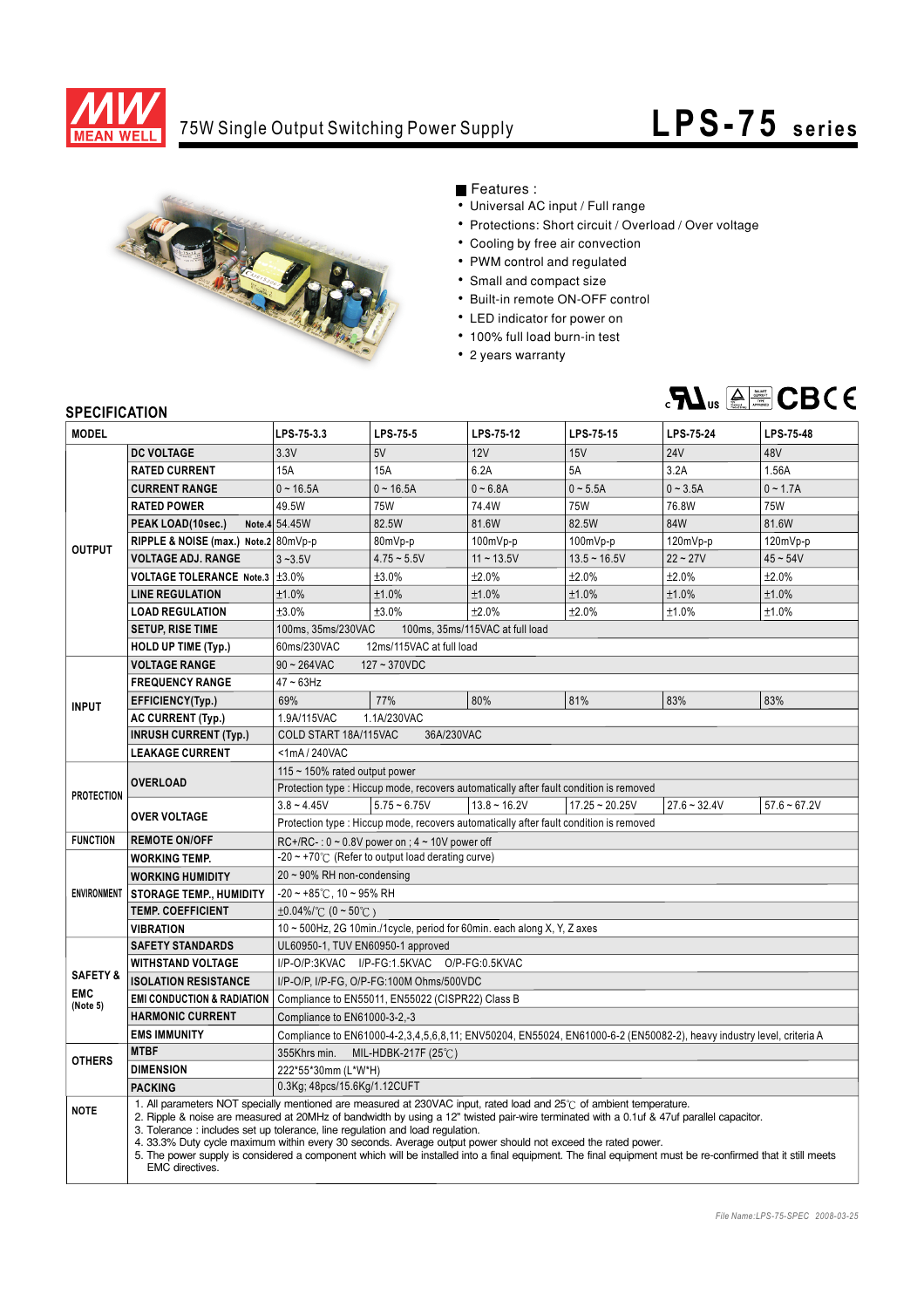

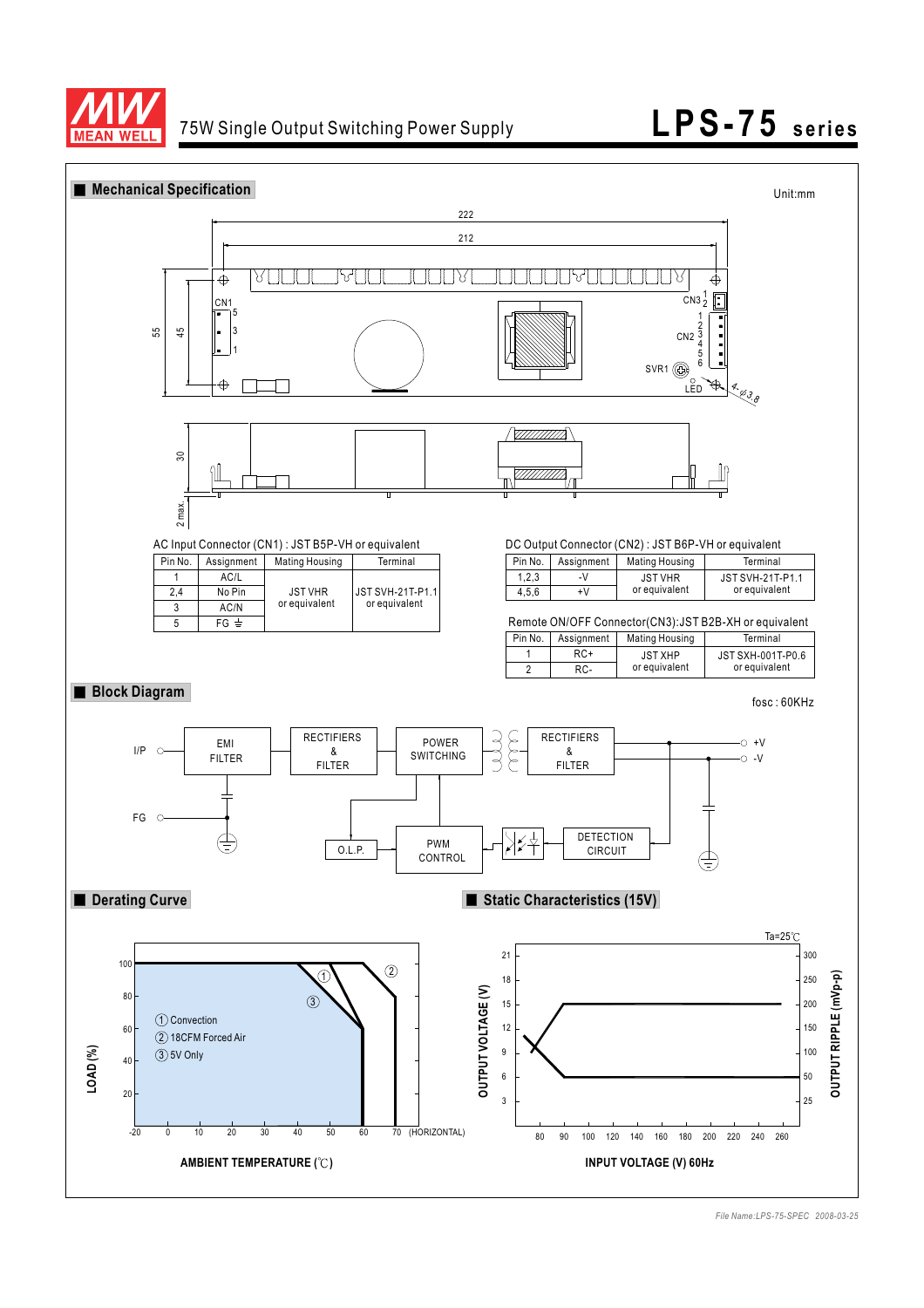

Γ

# **LPS-75 serier**

# Quality Engineering Test Report

V1 : 24 V / 3.2 A/ 76.8W AC-DC Single Output Switching Power Supply

|                | <b>OUTPUT FUNCTION TEST</b>               |                                                |                                                                     |                                            |                |  |  |  |
|----------------|-------------------------------------------|------------------------------------------------|---------------------------------------------------------------------|--------------------------------------------|----------------|--|--|--|
| <b>NO</b>      | <b>TEST ITEM</b>                          | <b>SPECICATION</b>                             | <b>TEST CONDITION</b>                                               | <b>RESULT</b>                              | <b>VERDICT</b> |  |  |  |
| $\mathbf{1}$   | <b>RIPPLE &amp; NOISE</b>                 | V1: 120 mVp-p (Max)                            | $I/P: 230$ VAC<br>O/P:FULL LOAD<br>Ta: $25^{\circ}$ C               | $V1: 9 mVp-p (Max)$                        | $\mathsf{P}$   |  |  |  |
| $\overline{2}$ | <b>OUTPUT VOLTAGE</b><br>ADJUST RANGE     | CH1: 22 V ~ 27 V                               | I/P: 230 VAC<br>I/P: 115 VAC<br>O/P:MIN LOAD<br>Ta: $25^{\circ}$ C  | 19.9V~27.4V/230 VAC<br>19.9V~27.4V/115 VAC | $\mathsf{P}$   |  |  |  |
| 3              | <b>OUTPUT VOLTAGE</b><br><b>TOLERANCE</b> | $V1: +2\% - -2\%$ (Max)                        | I/P: 264 VAC / 90 VAC<br>O/P:FULL/ 0 % LOAD<br>Ta: $25^{\circ}$ C   | $V1: +0.03 \% - 0.03 \%$                   | P              |  |  |  |
| 4              | LINE REGULATION                           | $V1: +1 \% ~ -1 \%$ (Max)                      | I/P: 264 VAC ~ 90 VAC<br>O/P:FULL LOAD<br>Ta: $25^{\circ}$ C        | $V1: +0.02\% - 0.02\%$                     | $\mathsf{P}$   |  |  |  |
| 5              | <b>LOAD REGULATION</b>                    | $V1: +2 \% ~ -2 \%$ (Max)                      | <b>VAC</b><br>I/P: 230<br>O/P:FULL ~MIN LOAD<br>Ta: $25^{\circ}$ C  | $V1: +0\% -0\%$                            | $\mathsf{P}$   |  |  |  |
| 6              | SET UP TIME                               | 230 VAC/ 100 ms (Max)<br>115 VAC/ 100 ms (Max) | I/P: 230 VAC<br>I/P: 115 VAC<br>O/P:FULL LOAD<br>Ta: $25^{\circ}$ C | 230 VAC/69 ms<br>115 VAC/80 ms             | $\mathsf{P}$   |  |  |  |
| $\overline{7}$ | RISE TIME                                 | 230VAC/35 ms (Max)<br>115VAC/35 ms (Max)       | I/P: 230 VAC<br>I/P: 115 VAC<br>O/P:FULL LOAD<br>Ta: $25^{\circ}$ C | 230 VAC/8.3 ms<br>115 VAC/8.9 ms           | $\overline{P}$ |  |  |  |
| 8              | HOLD UP TIME                              | 230VAC/50 ms(TYP)<br>115VAC/ 12 ms(TYP)        | I/P: 230 VAC<br>I/P: 115 VAC<br>O/P:FULL LOAD<br>Ta: $25^{\circ}$ C | 230 VAC/76 ms<br>115 VAC/ 15.7 ms          | $\mathsf{P}$   |  |  |  |
| 9              | OVER/UNDERSHOOT TEST                      | $< +5\%$                                       | I/P: 230 VAC<br>O/P:FULL LOAD<br>Ta: $25^{\circ}$ C                 | TEST: $<$ 5%                               | P              |  |  |  |
| 10             | DYNAMIC LOAD                              | V1: 2400 mVp-p                                 | I/P: 230<br><b>VAC</b><br>O/P:FULL /Min LOAD                        | 185 mVp-p                                  | $\mathsf{P}$   |  |  |  |

90%DUTY/1KHZ

Ta:25℃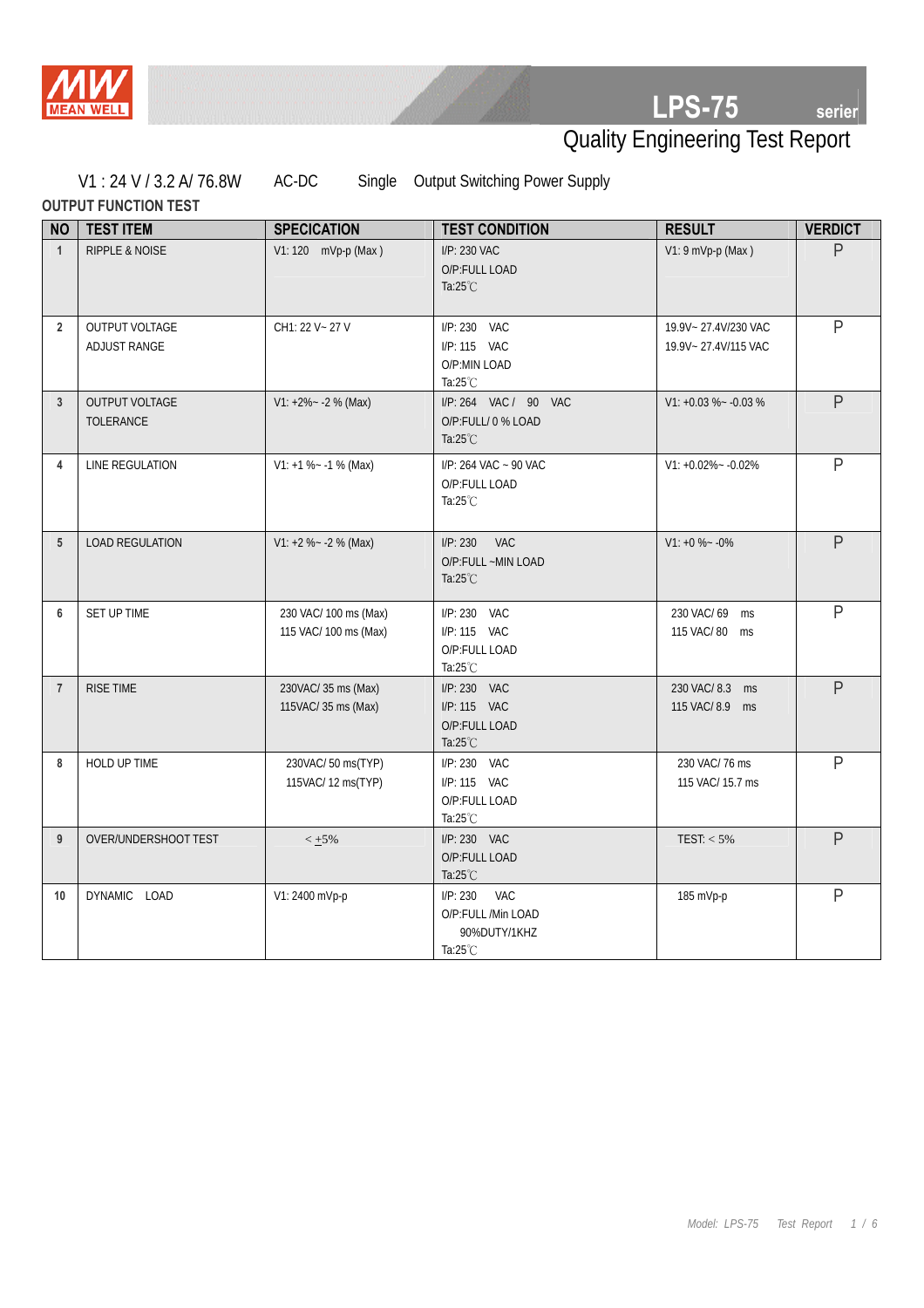

## Quality Engineering Test Report

#### **INPUT FUNCTION TEST**

| <b>NO</b>      | <b>TEST ITEM</b>           | <b>SPECICATION</b>                                        | <b>TEST CONDITION</b>                                                                                                                       | <b>RESULT</b>                              | <b>VERDICT</b> |
|----------------|----------------------------|-----------------------------------------------------------|---------------------------------------------------------------------------------------------------------------------------------------------|--------------------------------------------|----------------|
| $\mathbf{1}$   | <b>INPUT VOLTAGE RANGE</b> | 264VAC~90VAC                                              | I/P:TESTING<br>O/P:FULL LOAD<br>Ta: $25^{\circ}$ C                                                                                          | $62 V - 264 V$                             | P              |
|                |                            |                                                           | $I/P$ :<br>LOW-LINE-3V= $87$ V<br>HIGH-LINE+15%= 300 V<br>O/P:FULL/MIN LOAD<br>ON: 30 Sec. OFF: 30 Sec 10MIN<br>(AC POWER ON/OFF NO DAMAGE) | TEST: OK                                   |                |
| $\overline{2}$ | INPUT FREQUENCY RANGE      | $47$ HZ $- 63$ HZ<br>NO DAMAGE OSC                        | I/P: 264 VAC ~ 90 VAC<br>O/P:FULL~MIN LOAD<br>Ta: $25^{\circ}$ C                                                                            | TEST: OK                                   | $\mathsf{P}$   |
| $\mathbf{3}$   | <b>EFFICIENCY</b>          | 83 % (TYP)                                                | $I/P: 230$ VAC<br>O/P:FULL LOAD<br>Ta: $25^{\circ}$ C                                                                                       | 85 %                                       | P              |
| 4              | <b>INPUT CURRENT</b>       | 230 V/ 1.1 A (TYP)<br>115 V/ 1.9 A(TYP)                   | I/P: 230 VAC<br>I/P: 115 VAC<br>O/P:FULL LOAD<br>Ta: $25^{\circ}$ C                                                                         | $I = 0.87$ A/230VAC<br>$I = 1.4$ A/115VAC  | $\mathsf{P}$   |
| 5              | <b>INRUSH CURRENT</b>      | 230 V/40 A (TYP)<br>115 V/24 A (TYP)<br><b>COLD START</b> | $I/P: 230$ VAC<br>I/P: 115 VAC<br>O/P:FULL LOAD<br>Ta: $25^{\circ}$ C                                                                       | $I = 36$ A/ 230 VAC<br>$I = 21 A/ 115 VAC$ | P              |
| 6              | <b>LEAKAGE CURRENT</b>     | mA/240 VAC<br>< 1                                         | I/P: 264 VAC<br>O/P:Min LOAD<br>Ta: $25^{\circ}$ C                                                                                          | $L-FG: 0.7$ mA<br>N-FG: 0.7<br>mA          | $\mathsf{P}$   |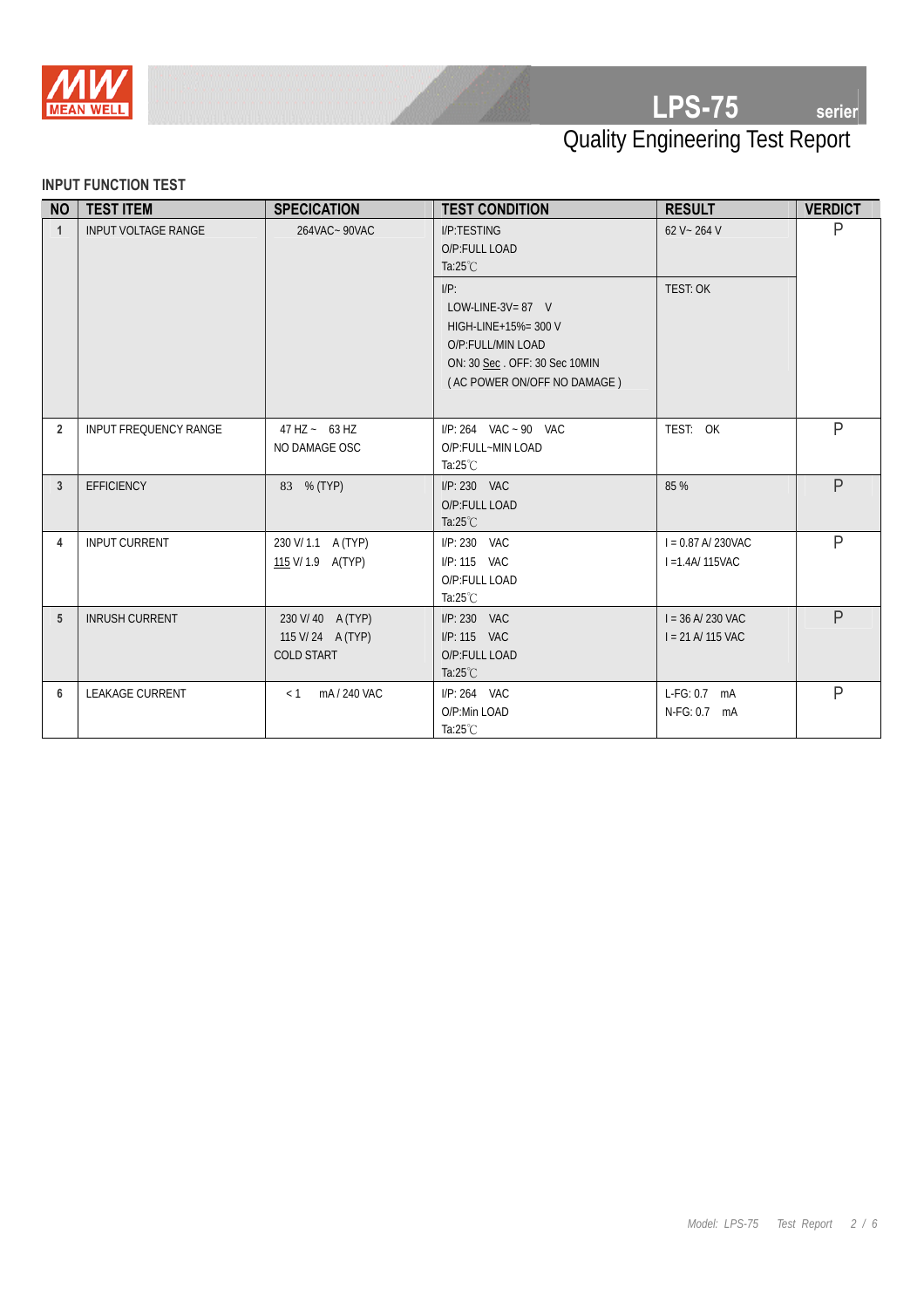

# Quality Engineering Test Report

#### **PROTECTION FUNCTION TEST**

| <b>NO</b>      | <b>TEST ITEM</b>        | <b>SPECICATION</b>                     | <b>TEST CONDITION</b>                                                           | <b>RESULT</b>                                    | <b>VERDICT</b> |
|----------------|-------------------------|----------------------------------------|---------------------------------------------------------------------------------|--------------------------------------------------|----------------|
| 1              | OVER LOAD PROTECTION    | 115 %~ 150 %                           | $I/P: 230$ VAC<br>I/P: 115 VAC<br>O/P:TESTING<br>Ta: $25^{\circ}$ C             | 127 %/ 230 VAC<br>121%/115 VAC<br>Hiccup Mode    | P              |
| $\overline{2}$ | OVER VOLTAGE PROTECTION | CH1: 27.6V~ 32.4 V                     | VAC<br>I/P: 230<br>I/P: 115<br><b>VAC</b><br>O/P:MIN LOAD<br>Ta: $25^{\circ}$ C | 29.1 V/ 230 VAC<br>29.1V/115 VAC<br>Hiccup Model | P              |
| $\mathbf{3}$   | SHORT PROTECTION        | SHORT EVERY OUTPUT<br>1 HOUR NO DAMAGE | <b>VAC</b><br>I/P: 267<br>O/P: 100% LOAD<br>Ta: $25^{\circ}$ C                  | NO DAMAGE<br>Hiccup Mode                         | D              |

#### **CONTROL FUNCTION TEST**

| <b>NO</b> | <b>TEST ITEM</b> | <b>SPECICATION</b>                            | <b>TEST CONDITION</b> | <b>RESULT</b>             | <b>VERDICT</b> |
|-----------|------------------|-----------------------------------------------|-----------------------|---------------------------|----------------|
|           | REMOTE CONTROL   | Rc+ / Rc-                                     | $I/P: 230$ VAC        | $0V - 2.6V$ POWER ON      |                |
|           |                  | POWER ON<br>$0$ V $\scriptstyle\sim$ 0.8<br>V | O/P:FULL LOAD         | POWER OFF<br>$2.8V - 10V$ |                |
|           |                  | POWER OFF<br>$4 V - 10 V$                     | Ta:25 $°C$            |                           |                |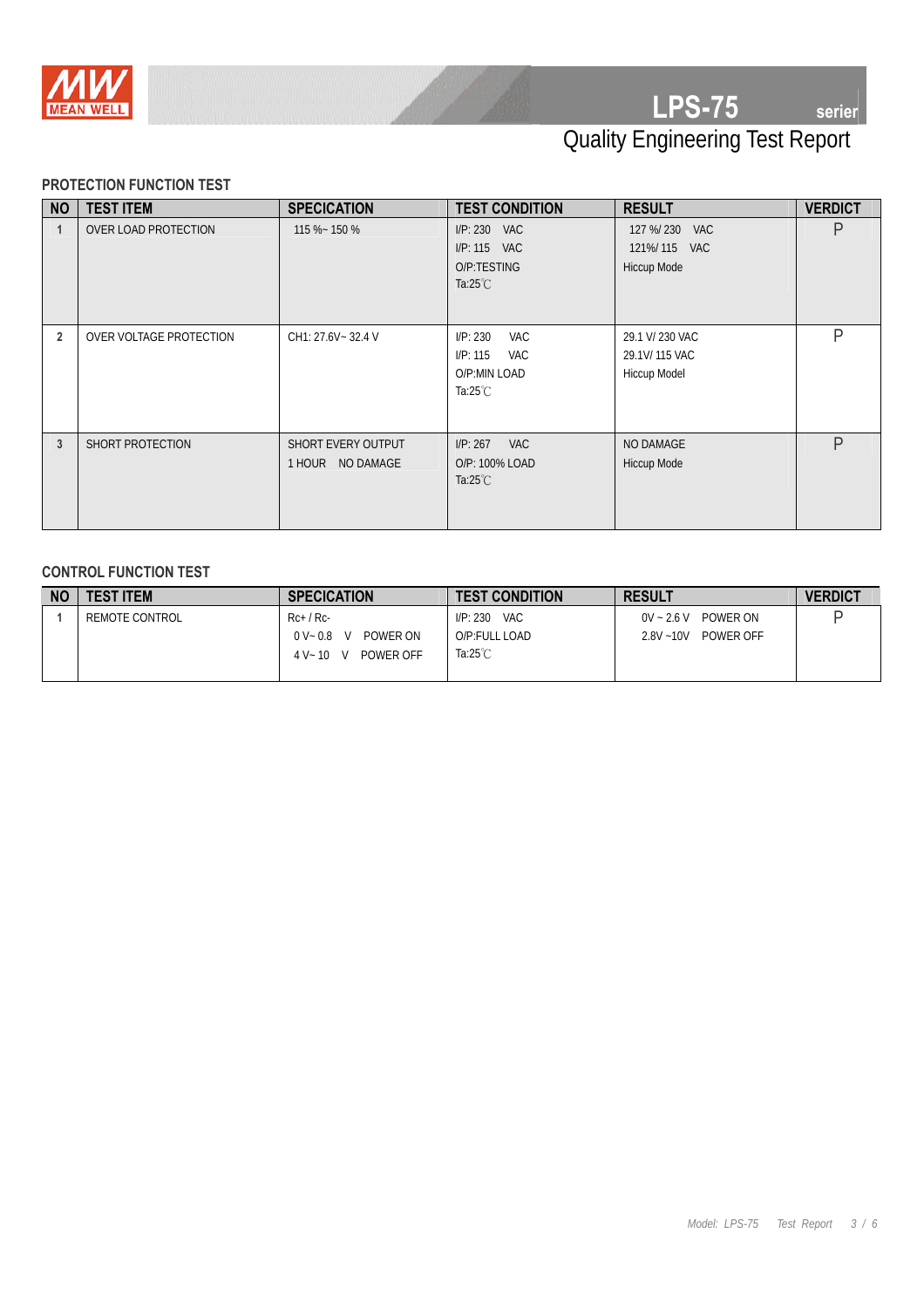

### **LPS-75 serier**

### Quality Engineering Test Report

#### **ENVIRONMENT TEST**

| <b>NO</b>      | <b>TEST ITEM</b>                               | <b>SPECICATION</b>             |                                                   |  | <b>TEST CONDITION</b>         | <b>RESULT</b>        |                                  | <b>VERDICT</b> |
|----------------|------------------------------------------------|--------------------------------|---------------------------------------------------|--|-------------------------------|----------------------|----------------------------------|----------------|
| $\mathbf{1}$   | TEMPERATURE RISE TEST                          |                                | MODEL: LPS-75-24V                                 |  |                               |                      |                                  | P              |
|                |                                                |                                | 1. ROOM AMBIENT BURN-IN:                          |  | 2HRS                          |                      |                                  |                |
|                |                                                |                                | I/P: 230 VAC O/P: 100% LOAD Ta=31.9 °C            |  |                               |                      |                                  |                |
|                |                                                |                                | 2. HIGH AMBIENT BURN-IN:<br><b>HRS</b>            |  |                               |                      |                                  |                |
|                |                                                |                                | IP: 230                                           |  | VAC O/P: 100% LOAD Ta=48.6    |                      |                                  |                |
|                |                                                |                                |                                                   |  |                               |                      |                                  |                |
|                |                                                |                                |                                                   |  |                               | ROOM AMBIENT         | <b>HIGH AMBIENT</b>              |                |
|                |                                                | N <sub>O</sub>                 | Position                                          |  | P/N                           | Ta= $31.9^{\circ}$ C | Ta= 48.6 $^{\circ}$ C            |                |
|                |                                                | 1                              | LF1                                               |  | ET-24                         | $45.2^{\circ}$ C     | 57.9°C                           |                |
|                |                                                | $\overline{2}$                 | B <sub>D1</sub>                                   |  | D3SB60 4A/600V                | 54.5°C               | 68.0°C                           |                |
|                |                                                | $\mathfrak{Z}$                 | C <sub>5</sub>                                    |  | CAPXON 150U/400V 85℃          | 51.9°C               | 65.4°C                           |                |
|                |                                                | $\overline{4}$                 | U1                                                |  | NCP1203P60                    | 61.0°C               | 72.2°C                           |                |
|                |                                                | 5                              | Q1                                                |  | 2SK1507 9A/600V               | 70.4°C               | 86.5°C                           |                |
|                |                                                | 6                              | D1                                                |  | EPG20J 2A/600V                | 73.9°C               | 91.3°C                           |                |
|                |                                                | $\tau$                         | D <sub>2</sub>                                    |  | FR104 1A/400V                 | 77.5°C               | 85.3°C                           |                |
|                |                                                | 8                              | T1CORE                                            |  | <b>TF926</b>                  | $73.1^{\circ}$ C     | 87.4°C                           |                |
|                |                                                | 9                              | <b>T1COIL</b>                                     |  | <b>TF926</b>                  | $73.7^{\circ}$ C     | 85.3°C                           |                |
|                |                                                | 10                             | D <sub>51</sub>                                   |  | BYQ28X-200                    | 67.5°C               | 80.6°C                           |                |
|                |                                                | 11                             | C54                                               |  | 330U/35V 105℃                 | $50.7^{\circ}$ C     | 65.8°C                           |                |
|                |                                                | 12                             | R52                                               |  | 1.2K/2W                       | $63.2^{\circ}$ C     | 77.2°C                           |                |
|                |                                                | 13                             | C12                                               |  | 22U/50V 105℃                  | $81.3^{\circ}$ C     | 72.3°C                           |                |
|                |                                                | 14                             | R11                                               |  | 0.27/2W                       | 64.4°C               | 79.0°C                           |                |
|                |                                                |                                |                                                   |  |                               |                      | TEST: OK                         | $\mathsf{P}$   |
| $\overline{2}$ | OVER LOAD BURN-IN TEST                         | NO DAMAGE<br>1 HOUR (MIN)      |                                                   |  | I/P: 230VAC<br>O/P: 131% LOAD |                      |                                  |                |
|                |                                                |                                |                                                   |  | Ta: $25^{\circ}$ C            |                      |                                  |                |
| 3              | LOW TEMPERATURE                                |                                | TURN ON AFTER 2 HOUR                              |  | IP: 230                       |                      | TEST: OK                         | P              |
|                | TURN ON TEST                                   |                                |                                                   |  | O/P: 100% LOAD                |                      |                                  |                |
|                |                                                |                                |                                                   |  | Ta= $-21.4^{\circ}$ C         |                      |                                  |                |
|                |                                                |                                |                                                   |  |                               |                      | TEST: OK                         | $\mathsf{P}$   |
| $\overline{4}$ | <b>HIGH HUMIDITY</b>                           | AFTER 12 HOURS                 |                                                   |  | I/P: 230VAC<br>O/P:FULL LOAD  |                      |                                  |                |
|                | <b>HIGH TEMPERATURE</b><br><b>HIGH VOLTAGE</b> | IN CHAMBER ON<br>CONTROL 50 °C |                                                   |  | Ta= $51^{\circ}$ C            |                      |                                  |                |
|                | TURN ON TEST                                   | NO DAMAGE                      |                                                   |  | HUMIDITY=95% R.H              |                      |                                  |                |
| 5              | TEMPERATURE                                    |                                | $\pm 0.04$ %(0~50°C)                              |  | I/P: 230 VAC                  |                      | + $0.01\%$ (0~50 <sup>°</sup> C) | P              |
|                | COEFFICIENT                                    |                                |                                                   |  | O/P:FULL LOAD                 |                      |                                  |                |
| $6\phantom{1}$ | <b>VIBRATION TEST</b>                          |                                | 1 Carton & 1 Set Operating at I/P: 230VAC NO LOAD |  |                               |                      | TEST:<br>OK                      | P              |
|                |                                                |                                | (1) Waveform: Sine Wave                           |  |                               |                      |                                  |                |
|                |                                                |                                | (2) Frequency: 10~500Hz                           |  |                               |                      |                                  |                |
|                |                                                |                                | (3) Sweep Time: 10min/sweep cycle                 |  |                               |                      |                                  |                |
|                |                                                | (4) Acceleration:2G            |                                                   |  |                               |                      |                                  |                |
|                |                                                |                                | (5) Test Time:1 hour in each axis (X.Y.Z)         |  |                               |                      |                                  |                |
|                |                                                | (6) Ta: $25^{\circ}$ C         |                                                   |  |                               |                      |                                  |                |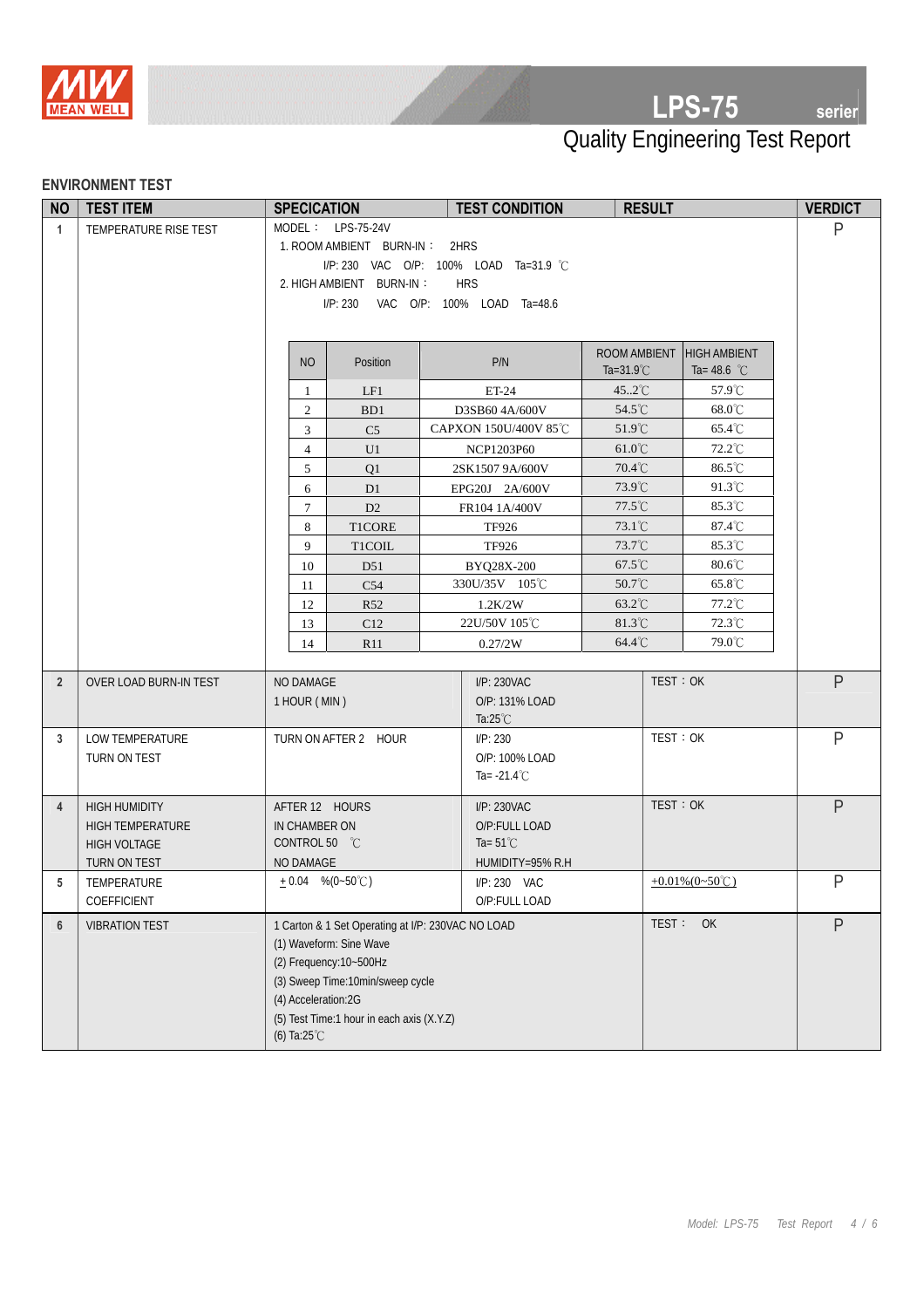

## **LPS-75 serier**

## Quality Engineering Test Report

### **SAFETY TEST**

| <b>NO</b> | <b>TEST ITEM</b>            | <b>SPECICATION</b>              | <b>TEST CONDITION</b>                | <b>RESULT</b>               | <b>VERDICT</b> |
|-----------|-----------------------------|---------------------------------|--------------------------------------|-----------------------------|----------------|
|           | WITHSTAND VOLTAGE           | KVAC/min<br>$I/P$ -O/P: 3       | KVAC/min<br>$I/P$ -O/P: 3.6          | $I/P$ -O/P: 4.1 mA          |                |
|           |                             | KVAC/min<br>$I/P-FG$ :<br>1.5   | $I/P-FG: 1.8$<br>KVAC/min            | $I/P-FG: 4.9$<br>mA         |                |
|           |                             | $O/P-FG$ : $0.5$ KVAC/min       | KVAC/min<br>$O/P-FG: 0.6$            | $O/P-FG: 2.1$<br>mA         |                |
|           |                             |                                 | Ta: $25^{\circ}$ C                   | NO DAMAGE                   |                |
|           | <b>ISOLATION RESISTANCE</b> | $I/P$ -O/P:500VDC>100M $\Omega$ | $I/P$ - $O/P$ :<br><b>VDC</b><br>500 | $I/P$ -O/P: 10.2 G <b>Q</b> |                |
|           |                             | $I/P-FG: 500VDC > 100M\Omega$   | <b>VDC</b><br>$I/P-FG$ :<br>500      | I/P-FG: 18G $\Omega$        |                |
|           |                             | $O/P-FG:500VDC>100M\Omega$      | $O/P-FG$ :<br>VDC<br>500             | $O/P-FG: 11G \Omega$        |                |
|           |                             |                                 | Ta:25 $°C$                           | <b>NO DAMAGE</b>            |                |
| 4         | APPROVAL                    | TUV: Certificate NO :           |                                      |                             | N/A            |
|           |                             | UL: File $NO$ :                 |                                      |                             |                |

#### **E.M.C TEST**

| <b>NO</b>      | <b>TEST ITEM</b>                              | <b>SPECICATION</b>                                         | <b>TEST CONDITION</b>                                          | <b>RESULT</b>                        | <b>VERDICT</b> |
|----------------|-----------------------------------------------|------------------------------------------------------------|----------------------------------------------------------------|--------------------------------------|----------------|
| 1              | <b>HARMONIC</b>                               | EN61000-3-2<br><b>CLASS A</b>                              | I/P: 230 VAC/50HZ<br>O/P:FULL LOAD<br>Ta: $25^{\circ}$ C       | PASS                                 | P              |
| $\overline{2}$ | CONDUCTION                                    | EN55022<br><b>CLASS B</b>                                  | I/P: 230 VAC (50HZ)<br>O/P:FULL/50% LOAD<br>Ta: $25^{\circ}$ C | <b>PASS</b><br>Test by certified Lab | $\mathsf{P}$   |
| 3              | <b>RADIATION</b>                              | EN55022<br><b>CLASS B</b>                                  | I/P: 230 VAC (50HZ)<br>O/P:FULL LOAD<br>Ta: $25^{\circ}$ C     | <b>PASS</b><br>Test by certified Lab | $\mathsf{P}$   |
| $\overline{4}$ | E.S.D                                         | EN61000-4-2<br><b>INDUSTRY</b><br>AIR:8KV / Contact:4KV    | I/P: 230 VAC/50HZ<br>O/P:FULL LOAD<br>Ta: $25^{\circ}$ C       | CRITERIA A                           | $\mathsf{P}$   |
| 5              | E.F.T                                         | EN61000-4-4<br><b>INDUSTRY</b><br><b>INPUT: 2KV</b>        | I/P: 230 VAC/50HZ<br>O/P:FULL LOAD<br>Ta: $25^{\circ}$ C       | CRITERIA A                           | $\mathsf{P}$   |
| 6              | <b>SURGE</b>                                  | IEC61000-4-5<br><b>INDUSTRY</b><br>$L-N:2KV$<br>L,N-PE:4KV | I/P: 230 VAC/50HZ<br>O/P:FULL LOAD<br>Ta: $25^{\circ}$ C       | CRITERIA A                           | $\mathsf{P}$   |
| $\overline{7}$ | Test By Certificate Lab & Test Report Prepare |                                                            |                                                                |                                      | $\mathsf{P}$   |